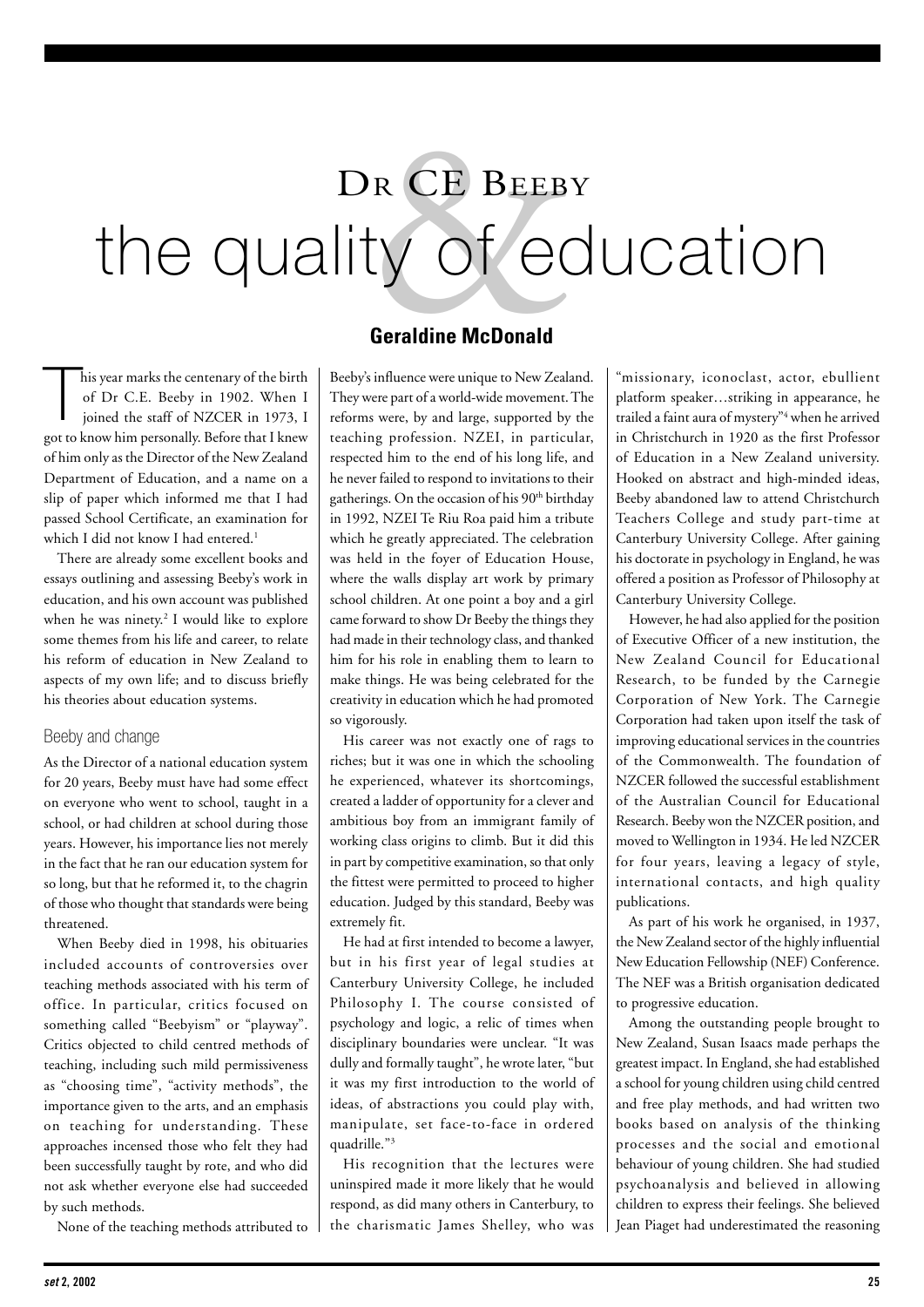#### **HE WHAKAARO ANO**

The foundation of NZCER followed the successful establishment of the Australian Council for Educational Research. Beeby won the NZCER position, and moved to Wellington in 1934. He led NZCER for four years, leaving a legacy of style, international contacts, and high quality publications.

powers of young children. Beeby knew her and respected her work and ideas. Through several routes, including their acceptance by Beeby, they have influenced early childhood and primary education in New Zealand.

When the first Labour government swept to power in 1935, Peter Fraser became Minister of Education, intent on reform and the achievement of equality of educational opportunity. The former standards system, which had placed barriers to promotion at the end of each school year, now existed only in a remnant, the dreaded "Proficiency" examination at the end of primary school. Free secondary education was available only to those who passed it. Beeby began his career as a civil servant with a supportive Minister, considerable knowledge of education both within New Zealand and overseas, and wide powers of decision.

#### Beeby abroad

Beeby's work extended well beyond the shores of New Zealand. He was leader of the New Zealand delegation to the foundation conference of UNESCO in Paris in 1947. The following year he took leave from the Department to serve as Assistant DirectorGeneral of UNESCO in 1948-49. He worked for UNESCO in various capacities to the end of his active life, particularly in association with the International Institute for Educational Planning (IIEP). After visiting Indonesia and Ceylon, Beeby arranged for New Zealand to offer assistance with teacher training under the Colombo Plan.

Following his retirement from the Department of Education, Beeby continued his international career, first as New Zealand's Ambassador to France, where he was able to continue his work with UNESCO, then as a research associate at Harvard University Graduate School of Education.

#### Opportunity and quality in education

When, approaching 90, Beeby wrote about his career in education, he called his account *The Biography of an Idea.* He had to be persuaded to attach the subtitle *Beeby on Education.*In this work he developed the argument that the statement he drafted in 1939 to express the Labour government's policy on education, now known as the Fraser-Beeby statement, was an idea which "grew in his mind" and guided his work both in New Zealand and in developing countries. Famously, that statement began:

The Government's objective, broadly expressed, is that every person, whatever his level of academic ability, whether he be rich or poor, whether he live in town or country, has a right as a citizen, to a free education of the kind for which he is best fitted and to the fullest extent of his powers.

There is no doubt that Beeby followed his government's policy of expanding educational opportunity; that there was a similar demand in the developing countries in which he later worked; and that he was committed to this policy.

However, the driving force behind Beeby's reform of the New Zealand education system was not simply access and opportunity. What drove Beeby, I think, was his concern for quality in education, and his belief that this comes from the quality of the teachers.

In the 1960s, while at the Center for Studies in Education and Development at Harvard, he wrote a book called *The Quality of Education in Developing Countries*. 5 The sub-text of his description of educational conservatism and the conflict between quality and expanding provision was that he had lived it all, at first hand, in New Zealand.

He acknowledged the popular demand for education, and the dilemma of quantity versus quality, but his focus in the book was on raising the quality. He believed that the key lay within the teaching force. His description of stages in the development of education systems takes the quality of teachers as the major indicator.

Stage theories were very popular in the 1960s, and it is not surprising that Beeby chose this as an analytic framework. He had also seen different degrees of quality in the education and training of teachers, beginning with his work in the Pacific Islands nations and, later, in a range of other developing countries.

In part, his emphasis on teachers and classrooms was a reaction to economists, who, according to Beeby's friend Philip Coombes, were "the high priests of national development".6 Beeby asked, "Is education still good if it fails to serve the economic goals of the community?"7 His answer was that education may need to be judged by social criteria which are broader than merely economic ones. The question, and his answer, seem just as relevant to New Zealand education today.

In his monograph, he concentrates on the achievement of quality in the classroom, and asks whether the child has been taught to think